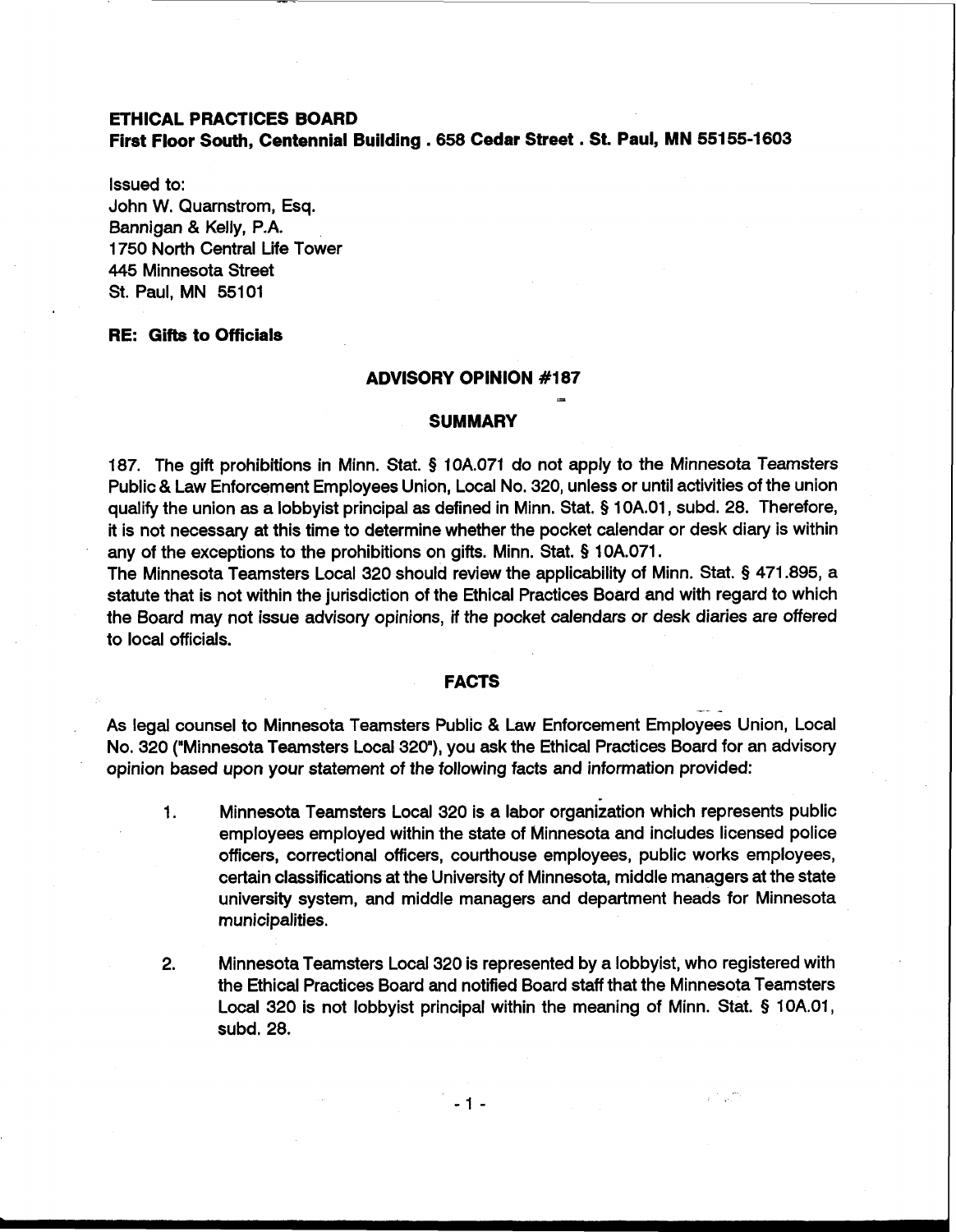3. Minnesota Teamsters Local 320 has distributed for a number of years pocket calendars, wall calendars, and desk diaries to its members and to other officials, including legislators.

# **QUESTION ONE**

Does the pocket calendar or desk diary distributed by Minnesota Teamsters Local 320, which is not a lobbyist principal, constitute informational material of unexceptional value, thereby falling within the exception to the gift prohibition stated in Minn. Stat. **9** 10A.071, subd. 3(a)(6)?

## **OPINION**

Because the Minnesota Teamsters Local 320 is not identified currently as a lobbyist principal, the gift prohibitions in Minn. Stat. § 10A.071 do not apply. Therefore, it is not necessary at this time to determine whether the pocket calendar or desk diary are within any of the exceptions to the prohibitions on gifts. The Minnesota Teamsters Local 320 should review the applicability of Minn. Stat. § 471.895, a statute that is not within the jurisdiction of the Ethical Practices Board and with regard to which the Board may not issue advisory opinions, if the pocket calendars or<br>desk diaries are offered to local officials. <u>See</u> copy attached for your reference.

### **QUESTION TWO**

Does the pocket calendar or desk diary distributed by Minnesota Teamsters Local 320, which is not a lobbyist principal, constitute a trinket or memento of insignificant value, thereby falling within the exception to the gift prohibition stated in Minn. Stat. **5** 10A.071, subd. 3(a)(5)?

#### **OPINION**

See response to Question One, above.

#### **QUESTION THREE**

Which members of Minnesota Teamsters Local No. 320 are officials within the meaning of Minn. Stat. **9** 10A.071, subd. I?

#### **OPINION**

An official within the meaning of Minn. Stat. **5** 10A.071, subd. 1, is a public official, as defined in Minn. Stat. **5** 10A.O1, subd. 18; an employee of the legislature; or a local official in a metropolitan governmental unit, as defined in Minn. Stat. **5** 1 OA.01, subds. 25 and 26. copies of the statutes, below.

 $-2-$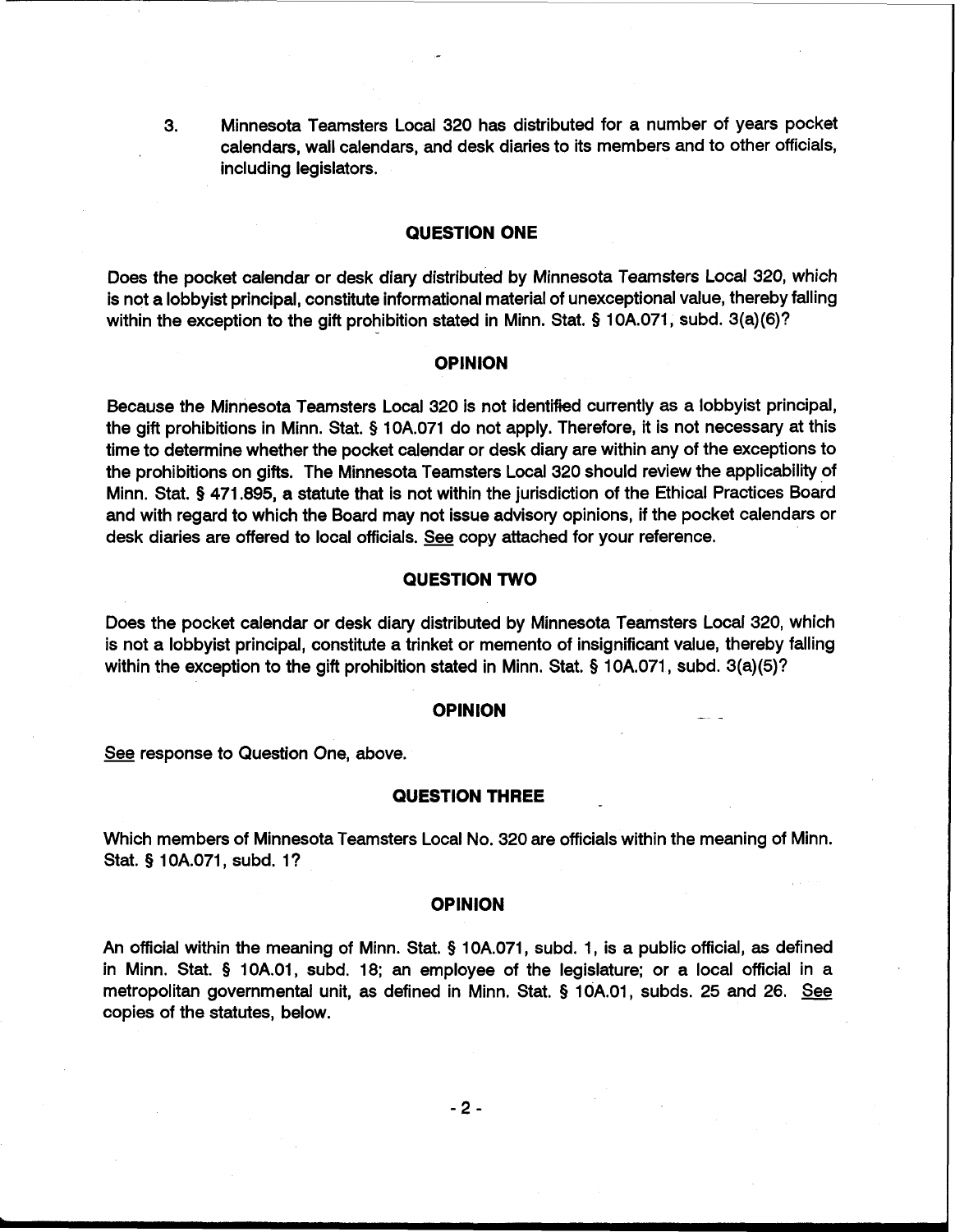The Ethical Practices Board refers the requester to Advisory Opinion Nos. 141 and 167, in which the Board has answered similar questions.

## **QUESTION FOUR**

Is Minnesota Teamsters Local No. 320 allowed to have cash drawings at membership meetings?

### **OPINION**

Question Four is not within the jurisdiction of the Ethical Practices Board.

 $I$ ssued:  $\sqrt{2.2}$  $\sqrt{-199}$ 

 $\mathbf{1}$ 

 $\mathbf{1}$ 

John L. Holahan, Jr., Chair Ethical Practices Board

=

#### **PERTINENT STATUTES**

Minn. Stat. § 1 OA.O1 DEFINITIONS provides:

Subd. 11. (a) "Lobbyist" means an individual:

(1) engaged for pay or other consideration, or authorized to spend money by another individual, association, political subdivision, or public higher education system, who spends more than five hours in any month or more than \$250, not including the individual's own travel expenses and membership dues, in any year, for the purpose of attempting to influence legislative action or administrative action, or the official action of a metropolitan governmental unit, by communicating or urging others to communicate with public or local officials.

Subd. 18. "Public official" means any:

(a) member of the legislature;

(b) constitutional officer in the executive branch and the officer's chief administrative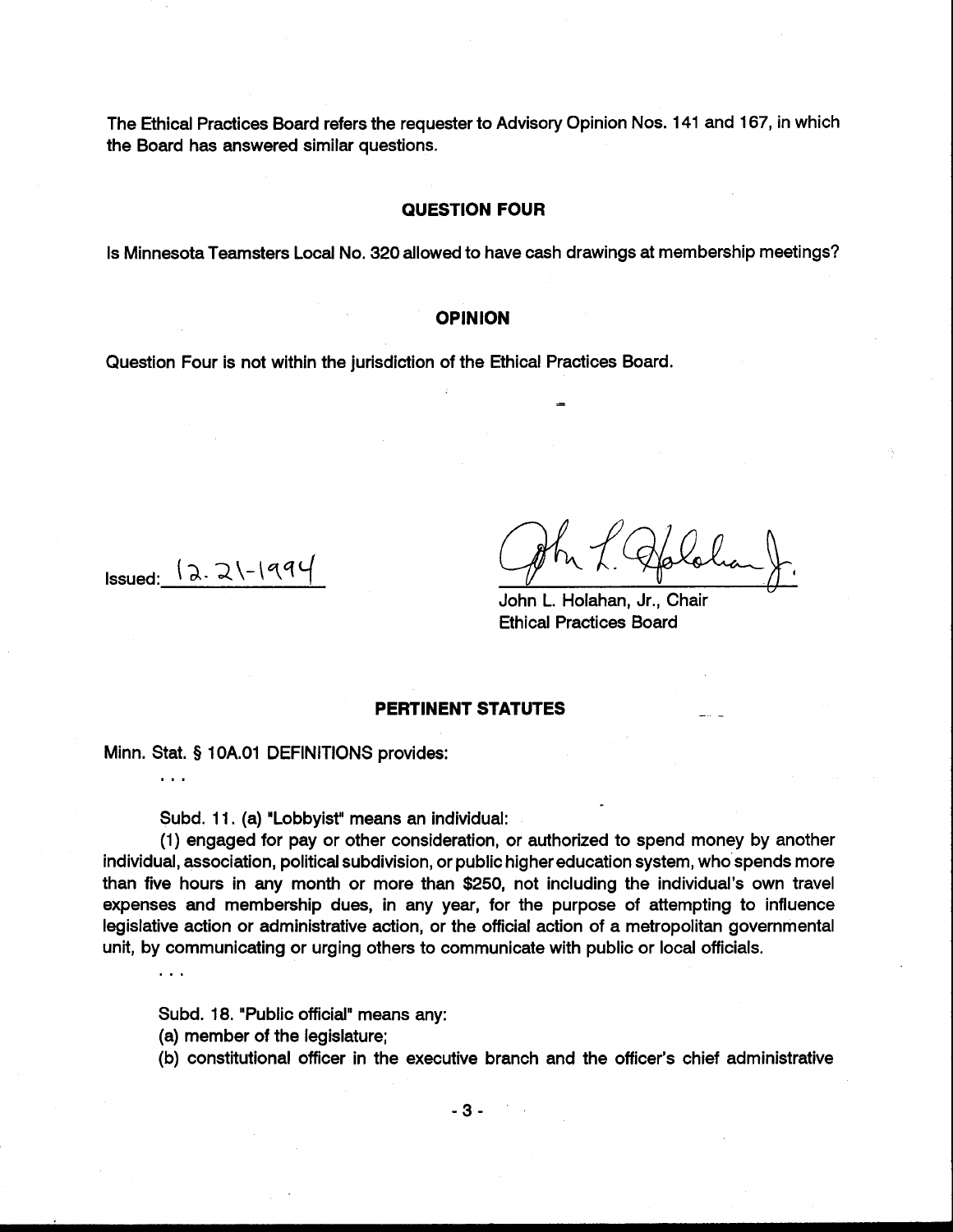deputy;

. . .

(c) member, chief administrative officer or deputy chief administrative officer of a state board or commission which has at least one of the following powers: (i) the power to adopt, amend or repeal rules, or (ii) the power to adjudicate contested cases or appeals;

(d) commissioner, deputy commissioner, or assistant commissioner of any state department as designated pursuant to section 15.01 ;

(e) individual employed in the executive branch who is authorized to adopt, amend or repeal rules or adjudicate contested cases;

(f) executive director of the state board of investment;

(g) executive director of the Indian affairs intertribal board;

(h) commissioner of the iron range resources and rehabilitation board;

(i) commissioner of mediation services;

(j) deputy of any official listed in clauses (e) to (i);

(k) judge of the workers' compensation court of appeals;

(I) administrative law judge or compensation judge in the state office of administrative hearings or referee in the department of jobs and training;

(m) solicitor general or deputy, assistant or special assistant attorney general;

(n) individual employed by the legislature as secretary of the senate, chief clerk of the house, revisor of statutes, or researcher, legislative analyst, or attorney in the office of senate counsel and research or house research;

(0) member or chief administrative officer of the metropolitan council, regional transit board, metropolitan transit commission, metropolitan waste control commission, metropolitan parks and open spaces commission, metropolitan airports commission or metropolitan sports facilities commission;

(p) the director of the racing commission, the director of the gambling control board, the director of the state lottery, and the deputy director of the state lottery;

(q) director or the division of gambling enforcement in the department of public safety;

(r) member or executive director of the higher education facilities authority; or

(s) member of the board of directors or president of the Minnesota world trade center corporation.

Subd. 25. **Local official.** "Local official"means a person who holds elective office in a political subdivision or who is appointed to or employed in a public position in a political subdivision in which the person has authority to make, to recommend, or to vote on as a member of the governing body, major decisions regarding the expenditure or investment of public money.

Subd. 26. **Metropolitan governmental unit.** "Metropolitan governmental unit" means any of the seven counties in the metropolitan area as defined in section 473.121, subdivision 2, a regional railroad authority established by one or more of those counties under section **398A.03,**  a city with a population of over 50,000 located in the seven-county metropolitan area, the metropolitan council, a metropolitan agency as defined in section 473.121, subdivision 5a, the Minnesota state high school league, and Minnesota Technology, Inc.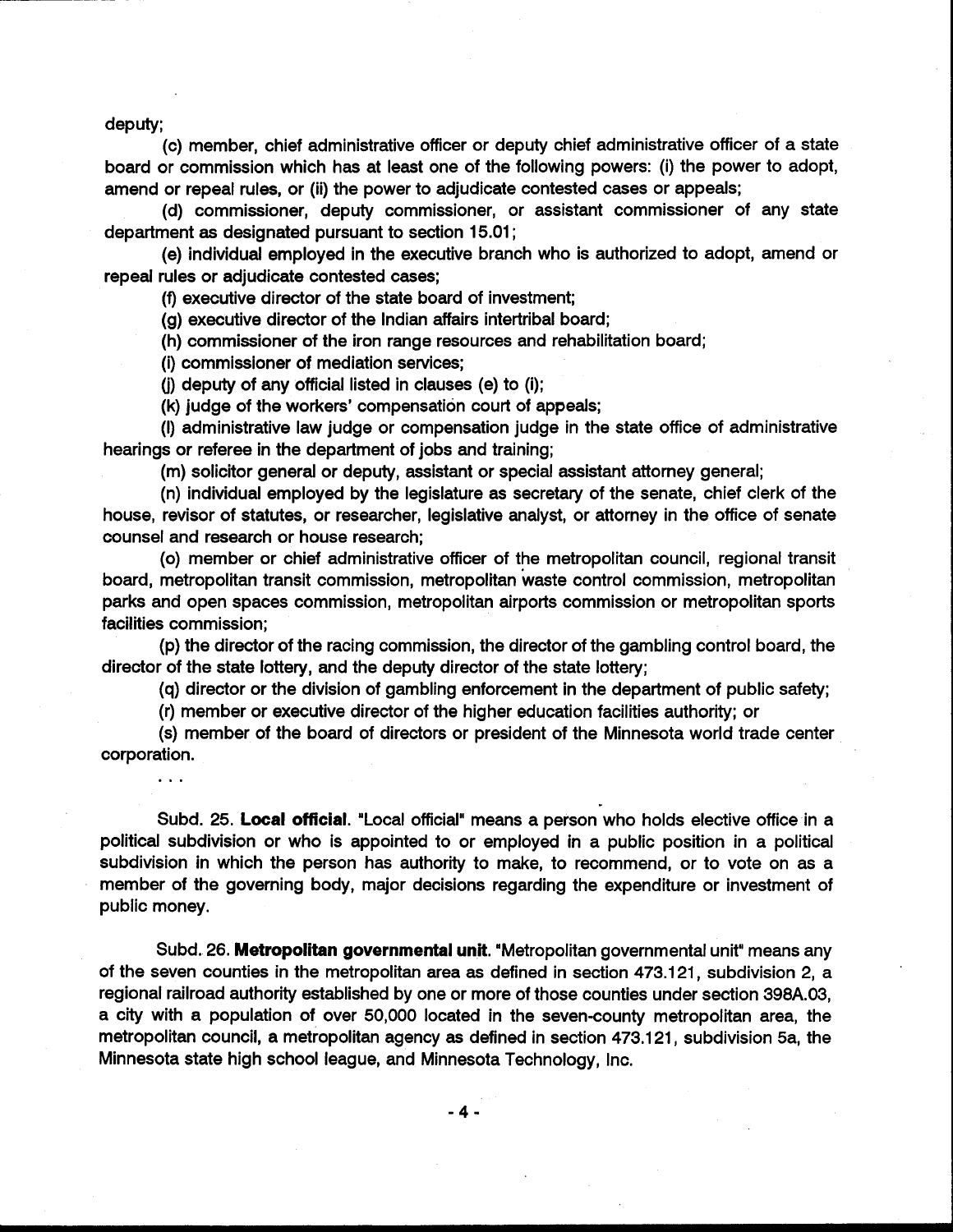Subd. 28. **Principal.** 'Principal"means an individual or association that:

(1) spends more than \$500 in the aggregate in any calendar year to engage a lobbyist, compensate a lobbyist, or authorize the expenditure of money by a lobbyist; or

(2) is not included in clause (1) and spends a total of at least \$50,000 in any calendar year on efforts to influence legislative action, administrative action, or the official action of governmental units, as described in section 10A.04, subdivision 6.

Laws of 1994, Ch. 377, Sec. 5, created Minn. Stat. **Q** 1 0A.071 CERTAIN GIFTS BY LOBBYISTS AND PRINCIPALS PROHIBITED which provides:

Subdivision 1. **Definitions.** (a) The definitions in this subdivision apply to this section.

(b) 'Gift" means money, real or personal property, a service, a loan, a forbearance or forgiveness of indebtedness, or a promise of future employment, that is given and received without the giver receiving consideration of equal or greater value in return.

(c) 'Official" means a public official, an employee of the legislature, or a local official of a metropolitan governmental unit.

Subd. 2. **Prohibition.** A lobbyist or principal may not give a gift or request another to give a gift to an official. An official may not accept a gift from a lobbyist or principal.

Subd. 3. **Exceptions.** (a) The prohibitions in this sections do not apply if the gift is:

(1) a contribution as defined in section 1 OA.O1, subdivision 7;

(2) services to assist an official in the performance of official duties, including by not limited to providing advice, consultation, information, and communication in connection with legislation, and services to constituents;

(3) services of insignificant monetary value;

(4) a plaque or similar memento recognizing individual services in a field of specialty or to a charitable cause;

(5) a trinket or memento of insignificant value;

(6) informational material of unexceptional value; or

(7) food or a beverage given at a reception, meal, or meeting away from the recipient's place of work by an organization before whom the recipient appears to make a speech or answer questions as part of a program.

(b) The prohibitions in this section do not apply if the gift is given:

(1) because of the recipient's membership in a group, a majority of whose members are not officials, and an equivalent gift is given to the other members of the group; or

(2) by a lobbyist or principal who is a member of the family of the recipient, unless the gift is given on behalf of someone who is not a member of that family.

Laws of 1994, Ch. 377, Sec. 6, created Minn. Stat. **5** 471.895 CERTAIN GIFTS BY INTERESTED PERSONS PROHIBITED which provides:

Subdivision 1. **Definitions.** (a) The definitions in this subdivision apply to this section.

(b) "Gift" has the meaning given it in section 10A.071, subdivision 1.